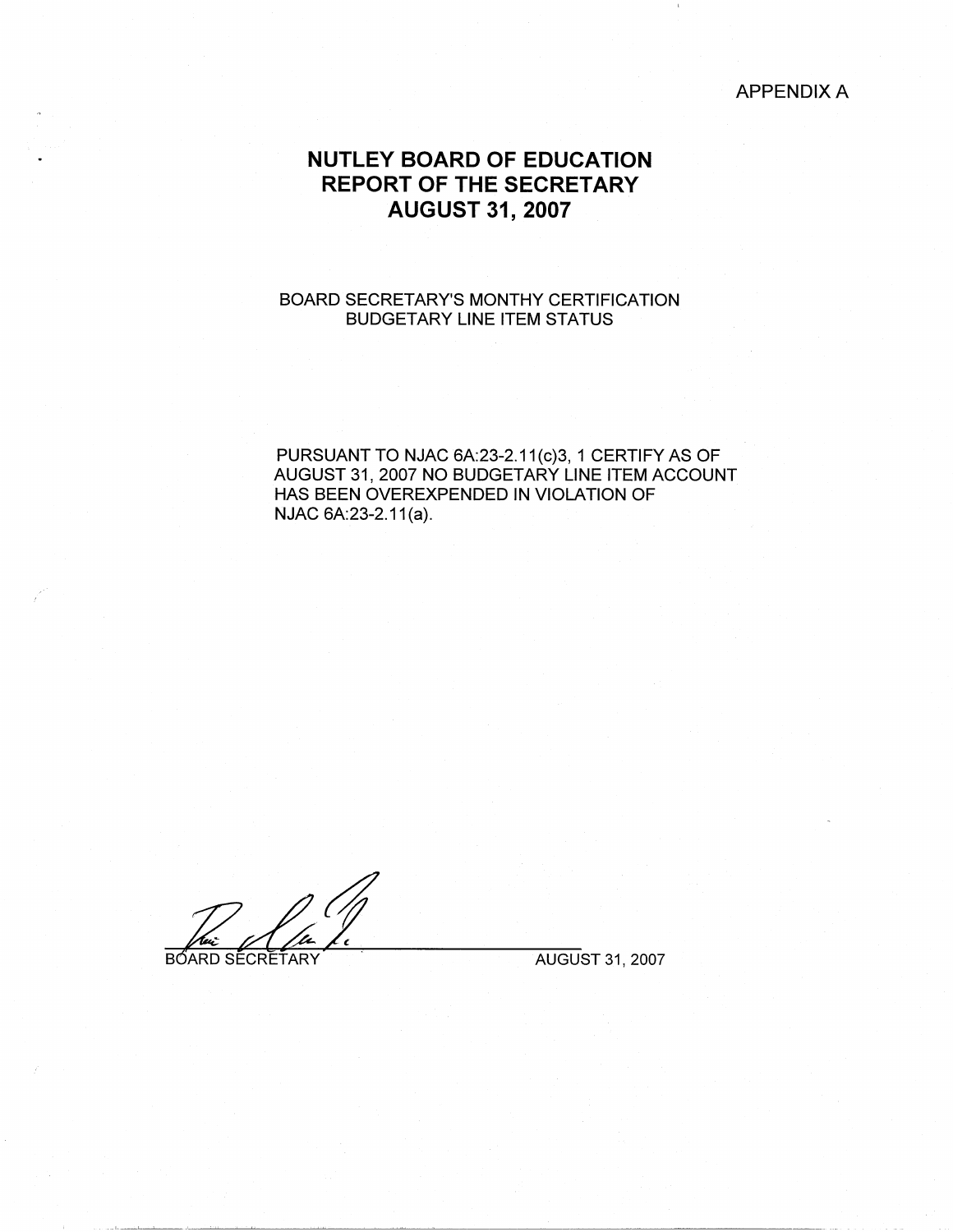$\mathbf{1}$ 

**Starting date 7/1/2007 Ending date 8/31/2007 Fund: 10 GENERAL CURRENT EXPENSE** 

|             | <b>Assets and Resources</b>                 |                                    |                   |
|-------------|---------------------------------------------|------------------------------------|-------------------|
| Assets:     |                                             |                                    |                   |
| 101         | Cash in bank                                |                                    | \$5,170,449.53    |
| $102 - 106$ | Cash Equivalents                            |                                    | \$3,900.00        |
| 111         | Investments<br>٦                            |                                    | \$0.00            |
| 116         | Capital Reserve Account                     |                                    | \$215,470.63      |
| 121         | Tax levy Receivable                         |                                    | \$0.00            |
|             | Accounts Receivable:                        |                                    |                   |
| 132         | Interfund                                   | \$4,201.45                         |                   |
| 141         | Intergovernmental - State                   | (\$266, 183.09)                    |                   |
| 142         | Intergovernmental - Federal                 | \$0.00                             |                   |
| 143         | Intergovernmental - Other                   | (\$6,078.98)                       |                   |
| 153, 154    | Other (net of estimated uncollectable of \$ | \$12,665.86                        | $($ \$255,394.76) |
|             | Loans Receivable:                           |                                    |                   |
| 131         | Interfund                                   | \$0.00                             |                   |
| 151, 152    | Other (Net of estimated uncollectable of \$ | \$0.00                             | \$0.00            |
|             | <b>Other Current Assets</b>                 |                                    | \$0.00            |
|             | <b>Resources:</b>                           |                                    |                   |
| 301         | <b>Estimated revenues</b>                   | \$49,176,529.00                    |                   |
| 302         | Less revenues                               | (\$7, 146, 124.20)                 | \$42,030,404.80   |
|             | <b>Total assets and resources</b>           |                                    | \$47,164,830.20   |
|             |                                             | <b>Liabilities and fund equity</b> |                   |
|             | Liabilities:                                |                                    |                   |
|             |                                             |                                    |                   |
| 411         | Intergovernmental accounts payable - state  |                                    | \$0.00            |
| 421         | Accounts payable                            |                                    | \$434,626.39      |
| 431         | Contracts payable                           |                                    | \$0.00            |
| 451         | Loans payable                               |                                    | \$0.00            |
| 481         | Deferred revenues                           |                                    | \$0.00            |
|             | Other current liabilities                   |                                    | \$1,284,840.64    |

**Total liabilities** 

À.

**\$1,719,467.03**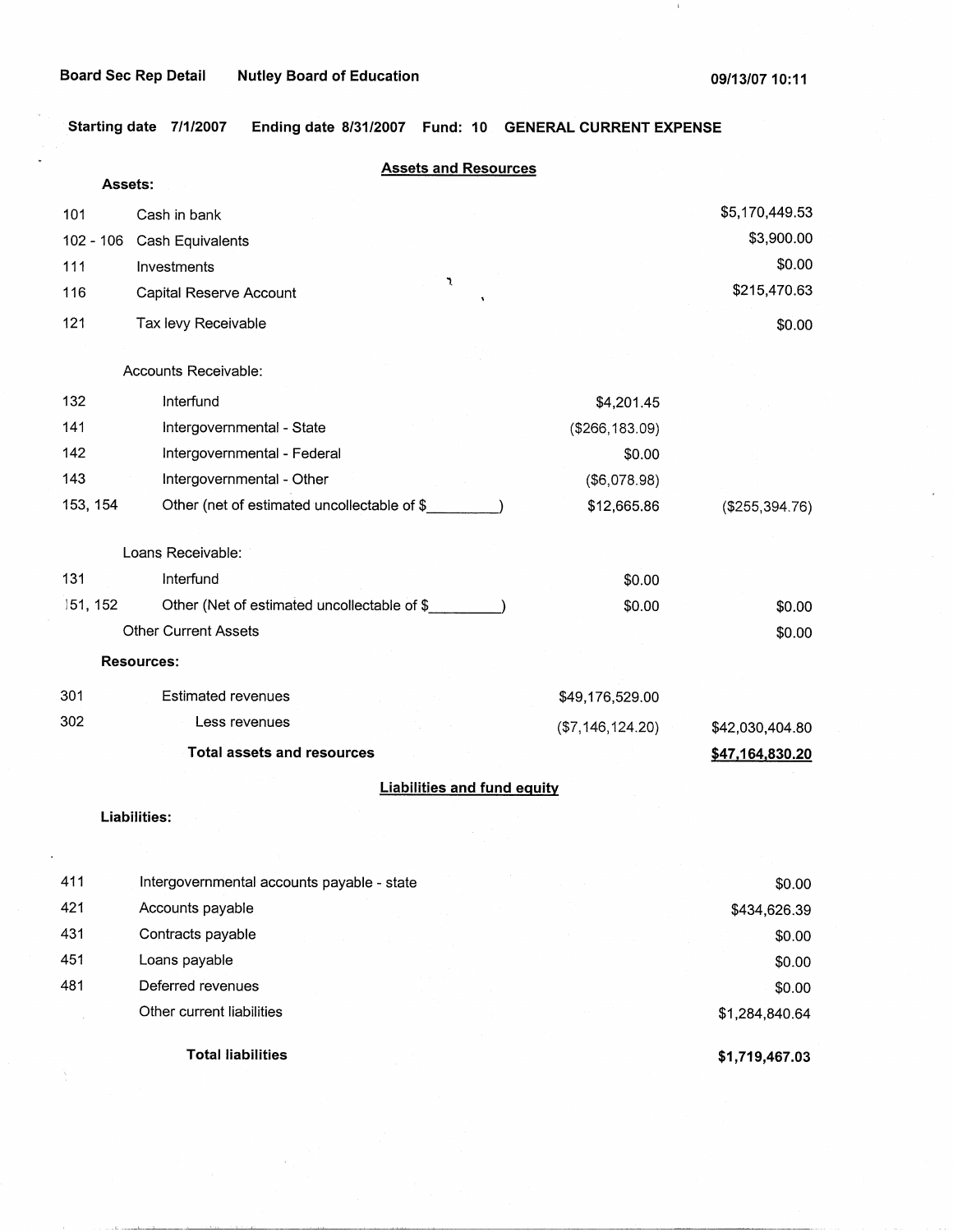**Starting date 7/1/2007 Ending date 8/31/2007 Fund: 10 GENERAL CURRENT EXPENSE** 

#### **Fund Balance:**

753,754 761 604 307 309 Appropriated: Reserve for encumbrances Capital reserve account - July Add: Increase in capital reserve Less: Budgeted w/d from capital reserve eligible costs Less: Budgeted w/d from capital reserve excess costs \$39,790,012.60 \$209,521.35 \$0.00 \$0.00 \$0.00 762 751,752,76x 601 Adult education programs  $$0.00$ 602 770 303 Other reserves \$0.00 Appropriations Less: Expenditures (\$3,927,625.75) Encumbrances (\$39,425,712-40) Total appropriated Unappropriated: Fund balance, July 1 Budgeted fund balance Total fund balance **Total liabilities and fund equity Recapitulation of Budgeted Fund Balance:**  Appropriations Revenues **Subtotal** \$50,768,529.37 (\$43,353,338.15) \$7,415,191.22 \$47,414,725.17 (\$377,361.63) (\$1,592,000.37) **Budgeted Actual**  \$50,768,529.37 \$43,353,338.15 (\$49,176,529.00) (\$7,146,124.20) \$1,592,000.37 \$36,207,213.95 \$209,521.35 \$45,445,363.17 **\$47,164,830.20 Variance**  \$7,415,191.22 (\$42,030,404.80) (\$34,615,213.58)

Change in capital reserve account:

| Plus - Increase in reserve      | \$0.00         | \$5,949.28      | (\$5,949.28)         |
|---------------------------------|----------------|-----------------|----------------------|
| Less - Withdrawal from reserve  | \$0.00         | \$0.00          |                      |
| Subtotal                        | \$1,592,000.37 | \$36,213,163.23 | $($ \$34,621,162.86) |
| Less: Adjustment for prior year | \$0.00         | \$0.00          |                      |
| Budgeted fund balance           | \$1,592,000.37 | \$36,213,163.23 | (\$34,621,162.86)    |

Prepared and submitted by :  $\frac{1}{k}$   $\frac{1}{k}$   $\frac{1}{k}$   $\frac{1}{k}$   $\frac{1}{k}$   $\frac{1}{k}$   $\frac{1}{k}$   $\frac{1}{k}$   $\frac{1}{k}$   $\frac{1}{k}$   $\frac{1}{k}$   $\frac{1}{k}$   $\frac{1}{k}$   $\frac{1}{k}$   $\frac{1}{k}$   $\frac{1}{k}$   $\frac{1}{k}$   $\frac{1}{k}$   $\frac{1}{k}$   $\frac$ 

**Board Secretarv** 

Date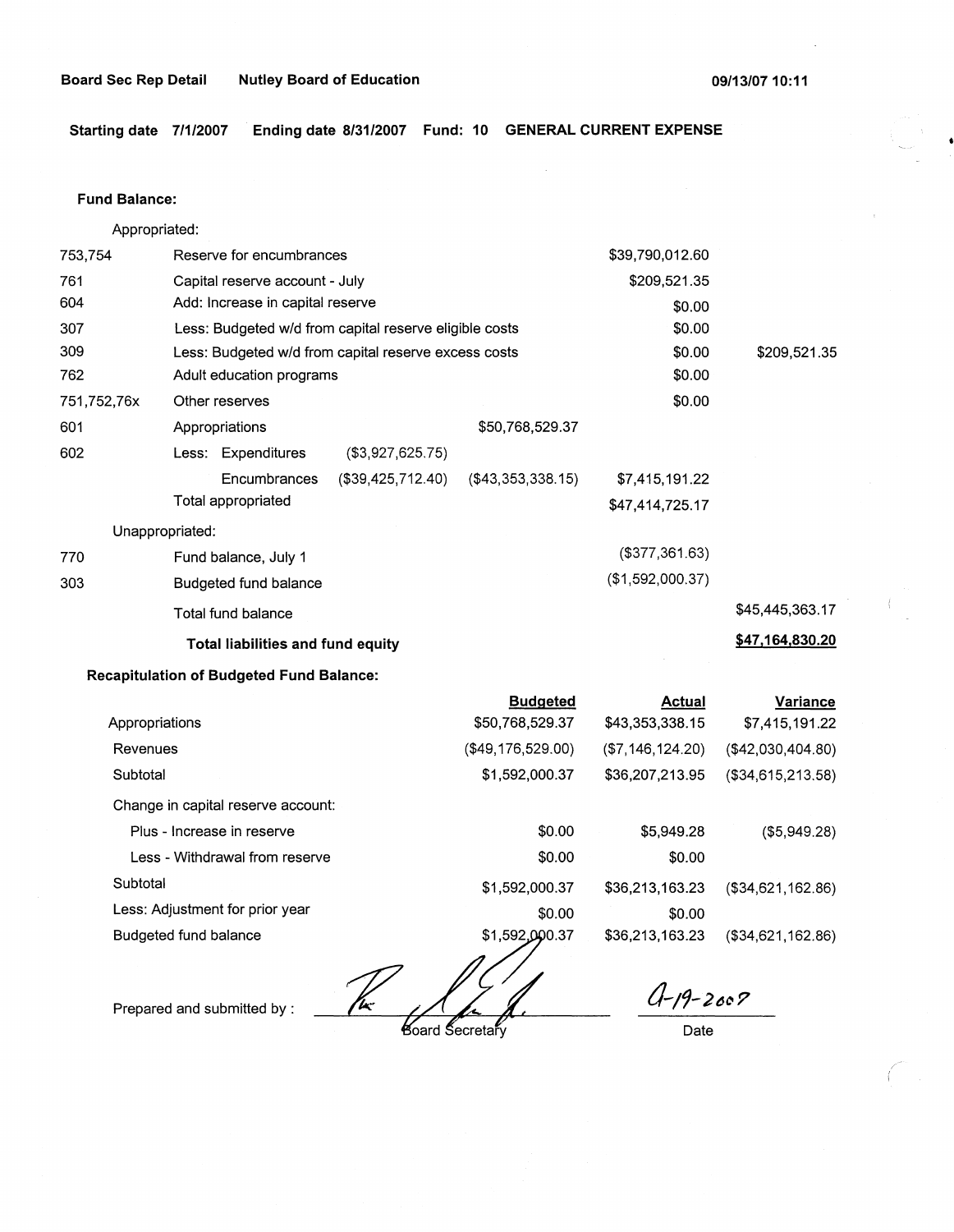$\mathbf{I}$ 

**Starting date 7/1/2007 Ending date 8/31/2007 Fund: 20 SPECIAL REVENUE FUNDS** 

|           | <b>Assets and Resources</b>                 |                |                |
|-----------|---------------------------------------------|----------------|----------------|
|           | Assets:                                     |                |                |
| 101       | Cash in bank                                |                | \$428,776.84   |
| 102 - 106 | Cash Equivalents                            |                | \$0.00         |
| 111       | Investments                                 |                | \$0.00         |
| 116       | Capital Reserve Account                     |                | \$0.00         |
| 121       | Tax levy Receivable                         |                | \$0.00         |
|           |                                             |                |                |
|           | Accounts Receivable:                        |                |                |
| 132       | Interfund                                   | \$0.00         |                |
| 141       | Intergovernmental - State                   | \$12,213.82    |                |
| 142       | Intergovernmental - Federal                 | \$1,509.09     |                |
| 143       | Intergovernmental - Other                   | \$0.00         |                |
| 153, 154  | Other (net of estimated uncollectable of \$ | \$0.00         | \$13,722.91    |
|           | Loans Receivable:                           |                |                |
| 131       | Interfund                                   | \$0.00         |                |
| 151, 152  | Other (Net of estimated uncollectable of \$ | \$0.00         | \$0.00         |
|           | <b>Other Current Assets</b>                 |                | \$0.00         |
|           | <b>Resources:</b>                           |                |                |
| 301       | <b>Estimated revenues</b>                   | \$1,265,585.00 |                |
| 302       | Less revenues                               | (\$140,407.00) | \$1,125,178.00 |
|           | <b>Total assets and resources</b>           |                | \$1,567,677.75 |
|           | <b>Liabilities and fund equity</b>          |                |                |
|           | Liabilities:                                |                |                |
|           |                                             |                |                |
| 411       | Intergovernmental accounts payable - state  |                | \$3,603.14     |
| 421       | Accounts payable                            |                | \$9,663.03     |
| 431       | Contracts payable                           |                | \$0.00         |
| 451       | Loans payable                               |                | \$0.00         |
| 481       | Deferred revenues                           |                | \$0.00         |
|           | Other current liabilities                   |                | \$388.10       |

**Total liabilities** 

**\$13,654.27**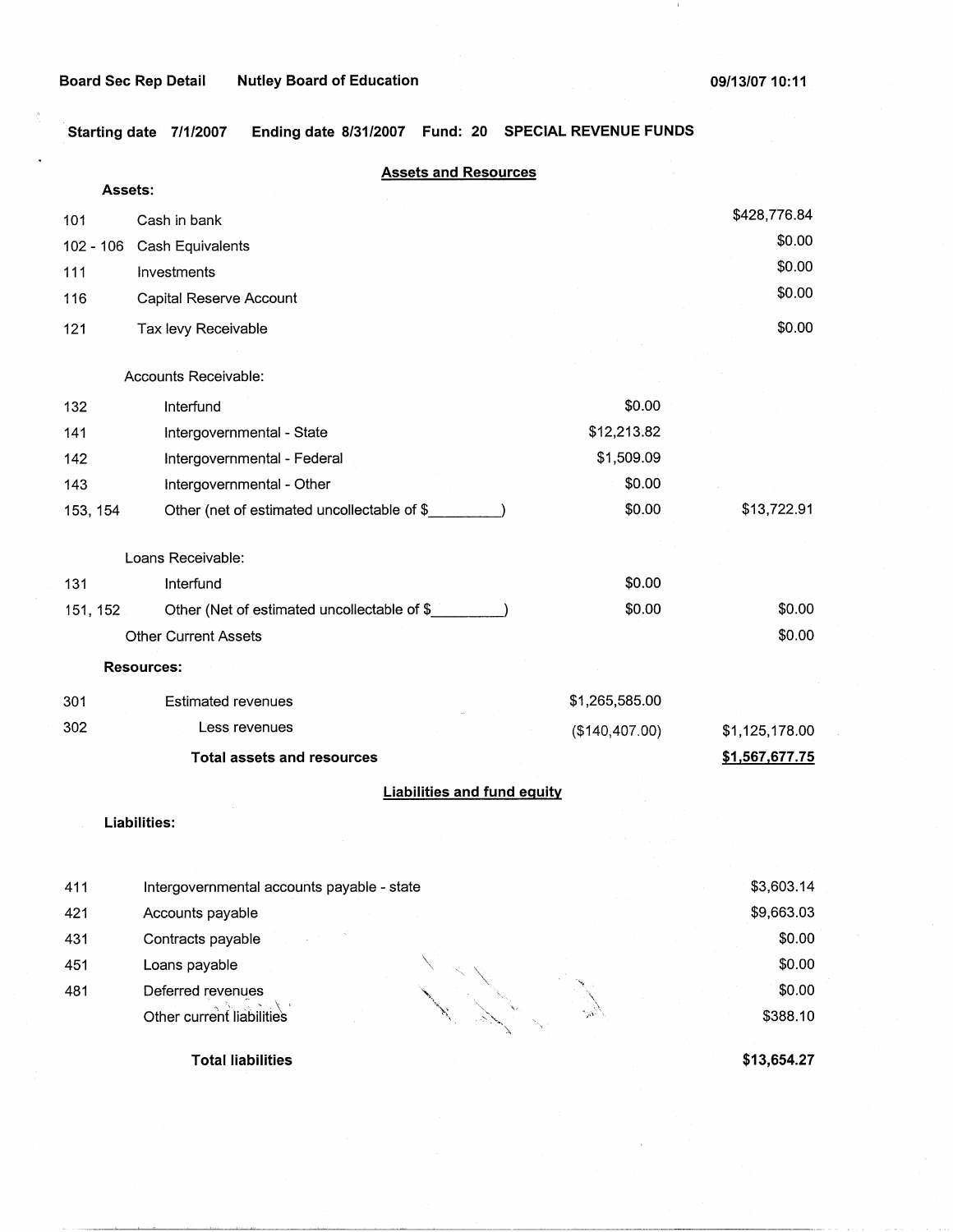**Starting date 7/1/2007 Ending date 8/31/2007 Fund: 20 SPECIAL REVENUE FUNDS** 

#### **Fund Balance:**

753,754 761 604 307 309 Appropriated: Reserve for encumbrances Capital reserve account - July Add: Increase in capital reserve Less: Budgeted w/d from capital reserve eligible costs Less: Budgeted w/d from capital reserve excess costs \$136,584.63 \$0.00 \$0.00 \$0.00 \$0.00 762 751,752,76x 601 Adult education programs  $$0.00$ 602 770 303 Other reserves \$0.00 Appropriations Less: Expenditures (\$109,588.17) **Encumbrances** Total appropriated Unappropriated: Fund balance, July 1 Budgeted fund balance Total fund balance (\$132,643.21) **Total liabilities and fund equity Recapitulation of Budgeted Fund Balance:**  \$1,542,900.53 (\$242,231.38) \$1,300,669.15 \$1,437,253.78 \$394,085.23 (\$277,315.53) \$0.00 \$1,554,023.48 **\$1,567,677.75** 

|                                    | <b>Budgeted</b>            | <b>Actual</b>     | Variance         |
|------------------------------------|----------------------------|-------------------|------------------|
| Appropriations                     | \$1,542,900.53             | \$242,231.38      | \$1,300,669.15   |
| Revenues                           | (\$1,265,585.00)           | $($ \$140,407.00) | (\$1,125,178.00) |
| Subtotal                           | \$277,315.53               | \$101,824.38      | \$175,491.15     |
| Change in capital reserve account: |                            |                   |                  |
| Plus - Increase in reserve         | \$0.00                     | \$0.00            | \$0.00           |
| Less - Withdrawal from reserve     | \$0.00                     | \$0.00            |                  |
| Subtotal                           | \$277,315.53               | \$101.824.38      | \$175,491.15     |
| Less: Adjustment for prior year    | \$0.00                     | \$0.00            |                  |
| Budgeted fund balance              | \$277,315.53<br>$\sqrt{ }$ | \$101,824.38      | \$175,491.15     |

Prepared and submitted by :  $\frac{1}{4}$  **C A**  $\frac{1}{4}$  **C**  $\frac{1}{4}$  **C**  $\frac{1}{4}$  **C**  $\frac{1}{4}$  **C**  $\frac{1}{4}$  **C**  $\frac{1}{4}$  **C**  $\frac{1}{4}$  **C**  $\frac{1}{4}$  **C**  $\frac{1}{4}$  **C**  $\frac{1}{4}$  **C**  $\frac{1}{4}$  **C**  $\frac{1}{4}$  **C**  $\frac{1}{4$ 

**Board Secretary** 

\

Date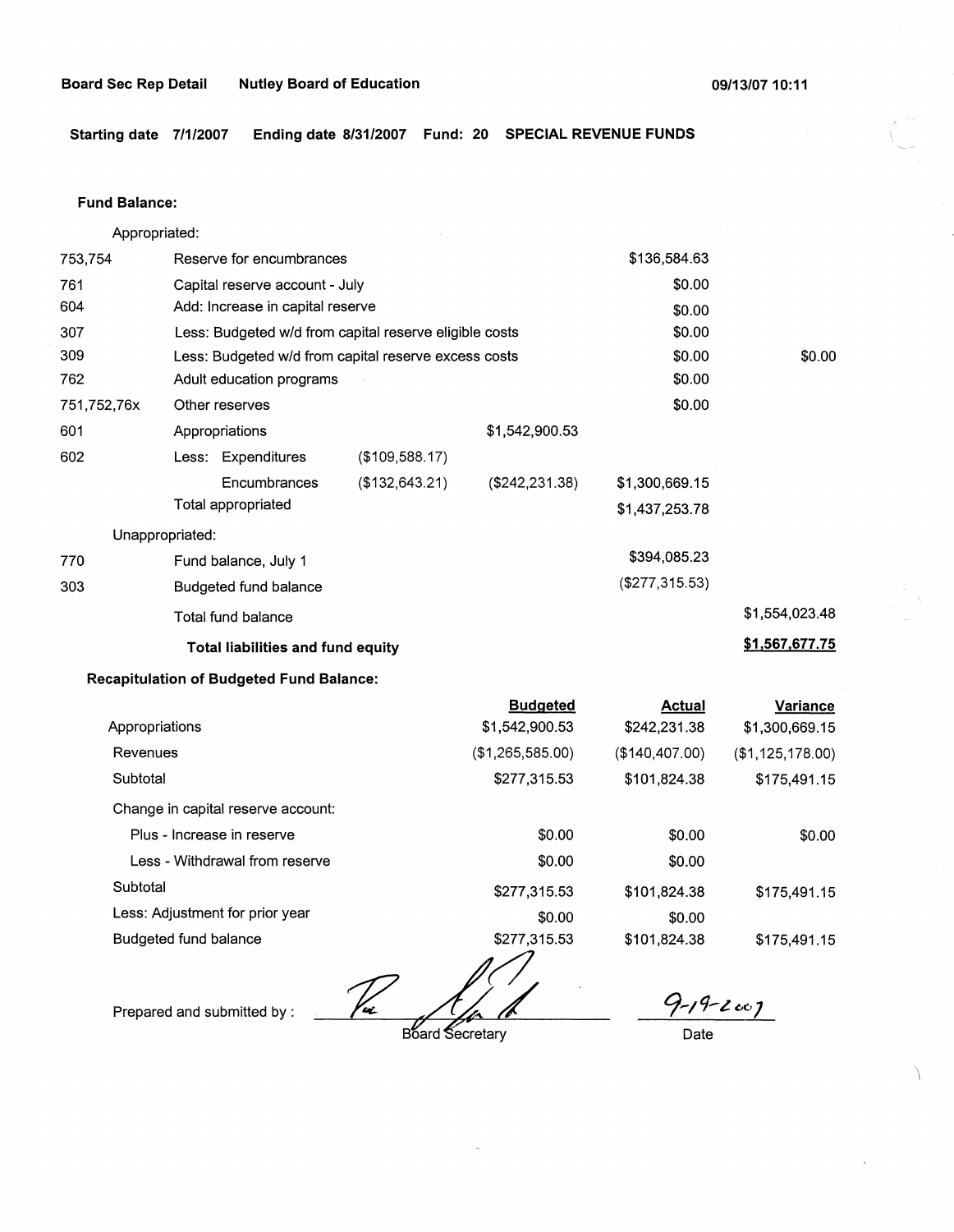$\mathbf{1}$ 

**Starting date 7/1/2007 Ending date 8/31/2007 Fund: 30 CAPITAL PROJECTS FUNDS** 

|             | <b>Assets and Resources</b>                 |                   |                   |
|-------------|---------------------------------------------|-------------------|-------------------|
|             | Assets:                                     |                   |                   |
| 101         | Cash in bank                                |                   | \$35,232,462.58   |
| $102 - 106$ | Cash Equivalents                            |                   | \$0.00            |
| 111         | Investments                                 |                   | \$0.00            |
| 116         | Capital Reserve Account                     |                   | \$0.00            |
| 121         | Tax levy Receivable                         |                   | \$0.00            |
|             | Accounts Receivable:                        |                   |                   |
|             |                                             |                   |                   |
| 132         | Interfund                                   | \$22,659.00       |                   |
| 141         | Intergovernmental - State                   | \$8,900,787.64    |                   |
| 142         | Intergovernmental - Federal                 | \$0.00            |                   |
| 143         | Intergovernmental - Other                   | \$40,000.00       |                   |
| 153, 154    | Other (net of estimated uncollectable of \$ | \$0.00            | \$8,963,446.64    |
|             | Loans Receivable:                           |                   |                   |
| 131         | Interfund                                   | \$0.00            |                   |
| 151, 152    | Other (Net of estimated uncollectable of \$ | \$0.00            | \$0.00            |
|             | <b>Other Current Assets</b>                 |                   | \$0.00            |
|             | <b>Resources:</b>                           |                   |                   |
| 301         | <b>Estimated revenues</b>                   | \$0.00            |                   |
| 302         | Less revenues                               | (\$37,943,912.96) | (\$37,943,912.96) |
|             | <b>Total assets and resources</b>           |                   | \$6,251,996.26    |
|             | <b>Liabilities and fund equity</b>          |                   |                   |
|             | <b>Liabilities:</b>                         |                   |                   |
|             |                                             |                   |                   |
| 411         | Intergovernmental accounts payable - state  |                   | \$0.00            |
| 421         | Accounts payable                            |                   | \$0.00            |
| 431         | Contracts payable                           |                   | \$0.00            |
| 451         | Loans payable                               |                   | \$0.00            |
| 481         | Deferred revenues                           |                   | \$5,174,909.00    |
|             | Other current liabilities                   | 33                | \$23,481.48       |

**Total liabilities** 

**\$5,198,390.48**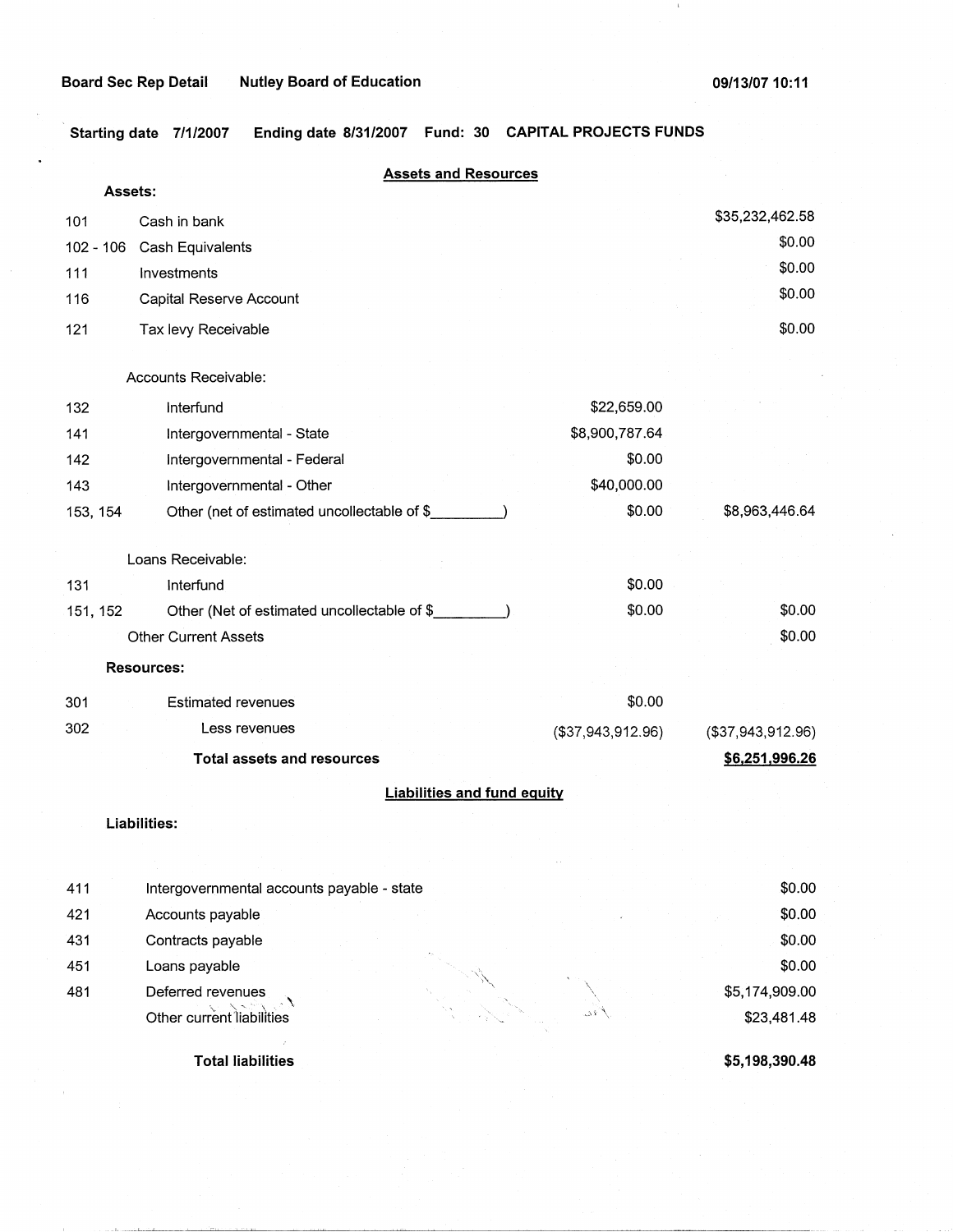**Starting date 7/1/2007 Ending date 8/31/2007 Fund: 30 CAPITAL PROJECTS FUNDS** 

#### **Fund Balance:**

753,754 761 604 Appropriated: Reserve for encumbrances Capital reserve account - July Add: Increase in capital reserve 307 309 762 751,752,76x 601 Less: Budgeted w/d from capital reserve eligible costs Less: Budgeted w/d from capital reserve excess costs Adult education programs 602 770 303 Other reserves Appropriations Less: Expenditures **Encumbrances** Total appropriated Unappropriated: Fund balance, July 1 Budgeted fund balance Total fund balance (\$2,879,712.56) (\$6,565,042.39) **Total liabilities and fund equity Recapitulation of Budgeted Fund Balance:**  \$39,824,530.74 (\$9,444,754.95) **Budgeted**  \$12,346,431.49 \$0.00 \$0.00 \$0.00 \$0.00 \$0.00 \$0.00 \$30,379,775.79 \$42,726,207.28 (\$1,848,070.76) (\$39,824,530.74) \$0.00 \$1,053,605.78 **\$6,251,996.26** 

|                                    | <b>Budgeted</b>      | Actual               | Variance        |
|------------------------------------|----------------------|----------------------|-----------------|
| Appropriations                     | \$39,824,530.74      | \$9,444,754.95       | \$30,379,775.79 |
| Revenues                           | \$0.00               | (\$37,943,912.96)    | \$37,943,912.96 |
| Subtotal                           | \$39,824,530.74      | $($ \$28,499,158.01) | \$68,323,688.75 |
| Change in capital reserve account: |                      |                      |                 |
| Plus - Increase in reserve         | \$0.00               | \$0.00               | \$0.00          |
| Less - Withdrawal from reserve     | \$0.00               | \$0.00               |                 |
| Subtotal                           | \$39,824,530.74      | (\$28,499,158.01)    | \$68,323,688.75 |
| Less: Adjustment for prior year    | \$0.00               | \$0.00               |                 |
| Budgeted fund balance              | \$39,824,530.74<br>╱ | (\$28,499,158.01)    | \$68,323,688.75 |

Prepared and submitted by : The Color Board Secretary

*9,\_1,-21>1J* 

Date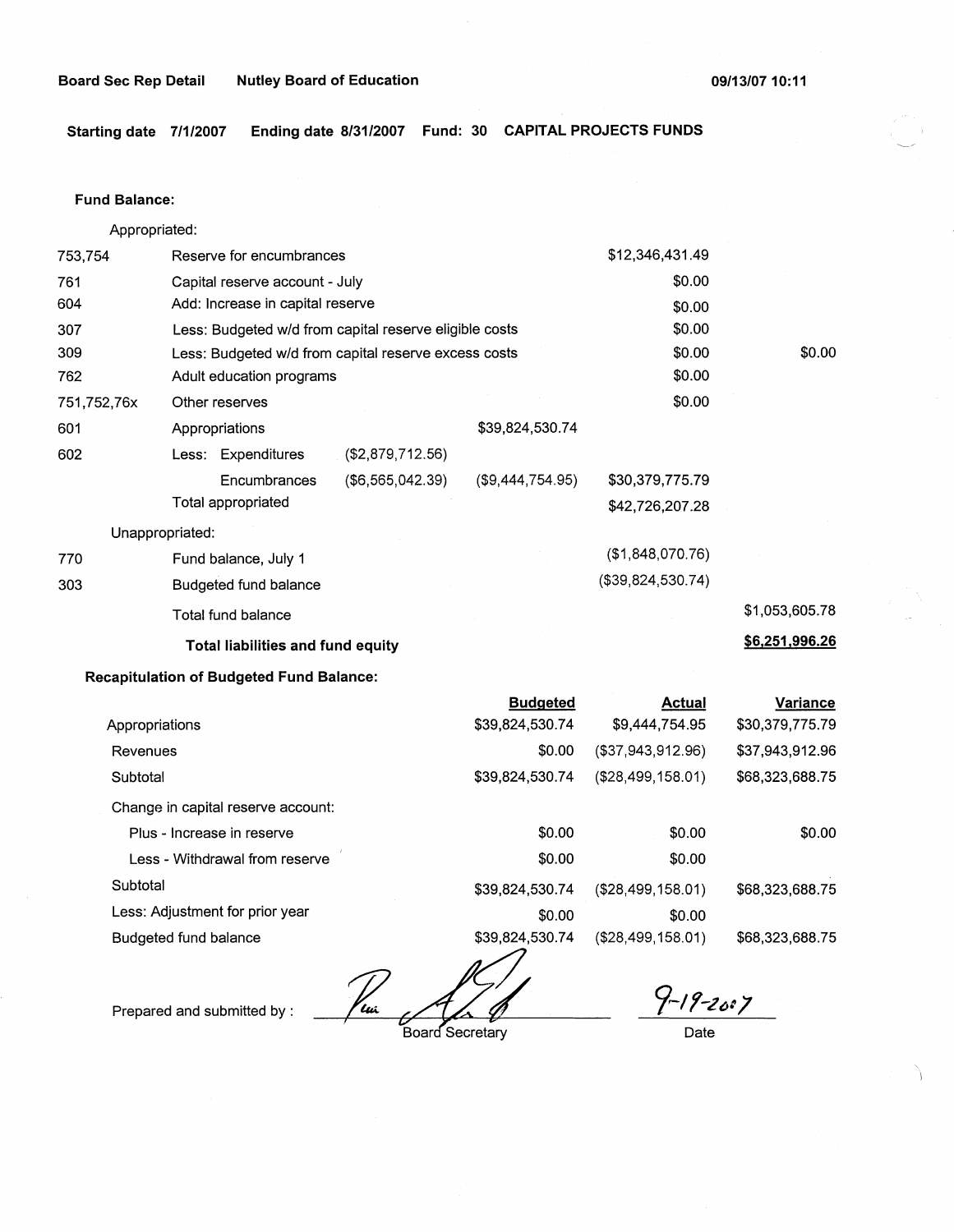$\mathbf{r}$ 

 $\langle 1 \rangle$ 

<sup>1</sup>**Starting date 7/1/2007 Ending date 8/31/2007 Fund: 40 DEBT SERVICE FUNDS** 

|             | <b>Assets and Resources</b><br>Assets:      |                |                |
|-------------|---------------------------------------------|----------------|----------------|
| 101         | Cash in bank                                |                | (\$481,724.38) |
| $102 - 106$ | Cash Equivalents                            |                | \$0.00         |
| 111         | Investments                                 |                | \$0.00         |
| 116         | Capital Reserve Account                     |                | \$0.00         |
| 121         | Tax levy Receivable                         |                | \$0.00         |
|             | Accounts Receivable:                        |                |                |
| 132         | Interfund                                   | \$21,747.60    |                |
| 141         | Intergovernmental - State                   | \$0.00         |                |
| 142         | Intergovernmental - Federal                 | \$0.00         |                |
| 143         | Intergovernmental - Other                   | \$0.00         |                |
| 153, 154    | Other (net of estimated uncollectable of \$ | \$0.00         | \$21,747.60    |
|             | Loans Receivable:                           |                |                |
| 131         | Interfund                                   | \$0.00         |                |
| 151, 152    | Other (Net of estimated uncollectable of \$ | \$0.00         | \$0.00         |
|             | <b>Other Current Assets</b>                 |                | \$0.00         |
|             | <b>Resources:</b>                           |                |                |
| 301         | Estimated revenues                          | \$1,294,304.00 |                |
| 302         | Less revenues                               | (\$3,950.00)   | \$1,290,354.00 |
|             | <b>Total assets and resources</b>           |                | \$830,377.22   |
|             | <b>Liabilities and fund equity</b>          |                |                |
|             | Liabilities:                                |                |                |
| 101         | Cash in bank                                |                | (\$481,724.38) |
| 411         | Intergovernmental accounts payable - state  |                | \$0.00         |
| 421         | Accounts payable                            |                | \$0.00         |
| 431         | Contracts payable                           |                | \$0.00         |
| 451         | Loans payable                               |                | \$0.00         |
| 481         | Deferred revenues                           |                | \$0.00         |
|             | Other current liabilities                   |                | \$0.00         |
|             | <b>Total liabilities</b>                    |                | \$0.00         |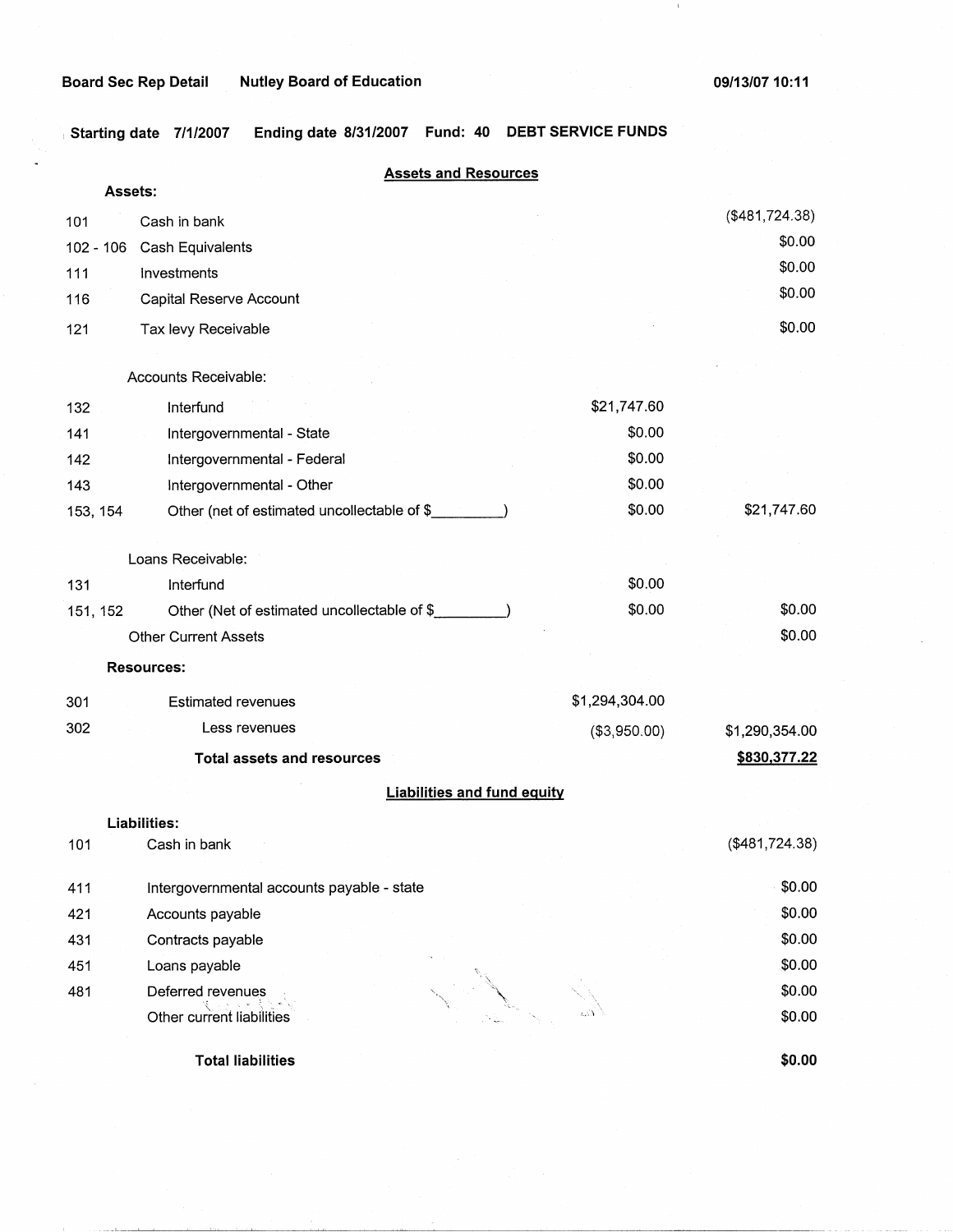**Starting date 7/1/2007 Ending date 8/31/2007 Fund: 40 DEBT SERVICE FUNDS** 

### **Fund Balance:**

753,754 761 604 307 309 Appropriated: Reserve for encumbrances Capital reserve account - July Add: Increase in capital reserve Less: Budgeted w/d from capital reserve eligible costs Less: Budgeted w/d from capital reserve excess costs \$113,575.00 \$0.00 \$0.00 \$0.00 \$0.00 762 751,752,76x 601 Adult education programs  $$0.00$ 602 770 303 Other reserves \$0.00 Appropriations \$1,294,304.00 Less: Expenditures (\$463,928.00) **Encumbrances** Total appropriated Unappropriated: Fund balance, July 1 Budgeted fund balance Total fund balance (\$113,575.00) **Total liabilities and fund equity Recapitulation of Budgeted Fund Balance:**  Appropriations Revenues **Subtotal** Change in capital reserve account: Plus - Increase in reserve Less - Withdrawal from reserve **Subtotal** Less: Adjustment for prior year (\$577,503.00) **Budgeted**  \$1,294,304.00 (\$1,294,304.00) \$0.00 \$0.00 \$0.00 \$0.00 \$0.00 \$716,801.00 \$830,376.00 \$0.72 \$0.00 **Actual**  \$577,503.00 (\$3,950.00) \$573,553.00 \$0.00 \$0.00 \$573,553.00 \$0.00 \$0.00 \$830,376.72 **\$830,376.72 Variance**  \$716,801.00 (\$1,290,354.00) (\$573,553.00) \$0.00 (\$573,553.00)

Budgeted fund balance

Prepared and submitted by : *gase of the gase of the gase of 19-19-l607* 

\$0.00

(\$573,553.00)

Board Secretary

\$573,553.00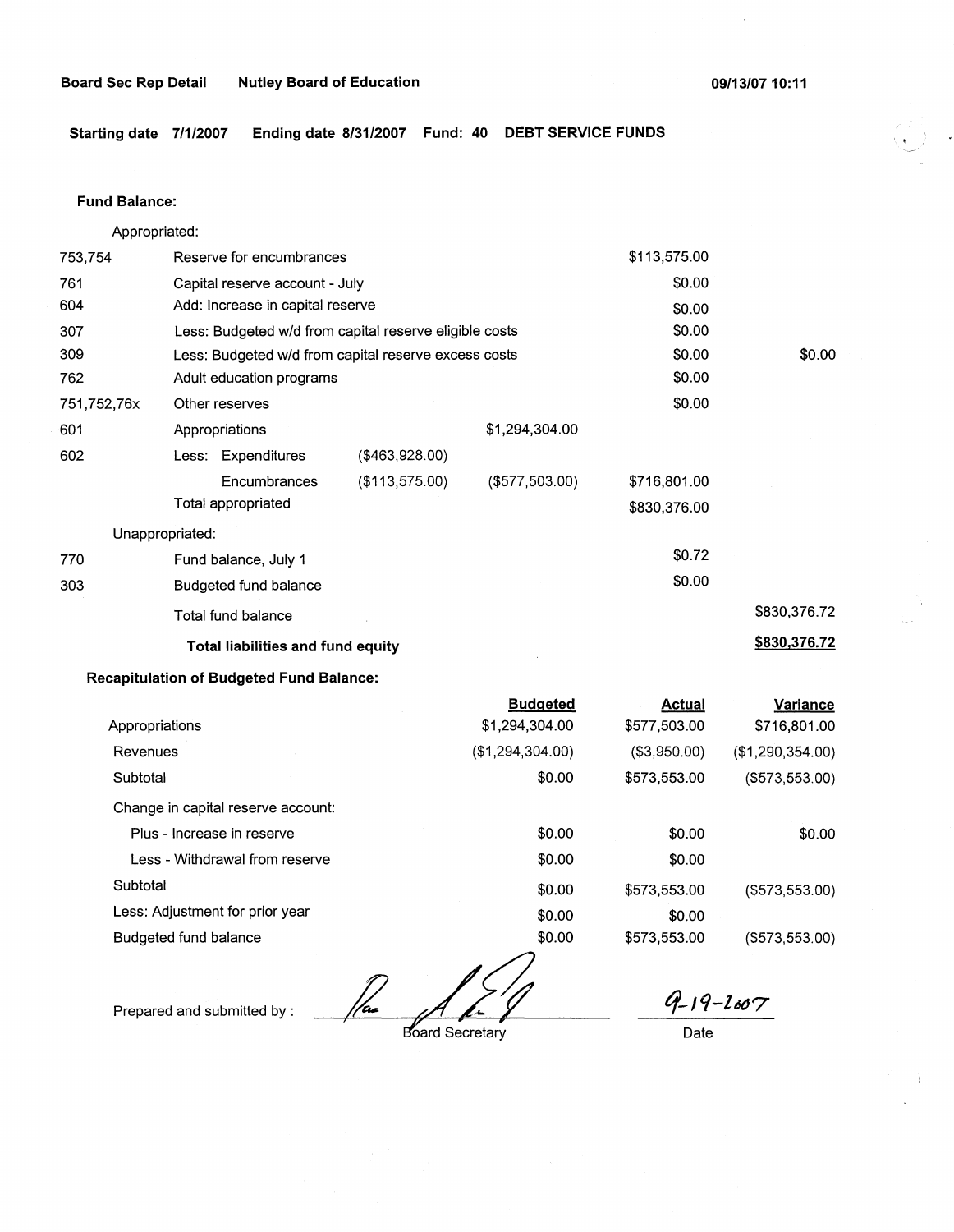**Board Sec Rep Detail Nutley Board of Education** 

 $\langle 1 \rangle$ 

**Starting date 7/1/2007 Ending date 8/31/2007 Fund: 50 ENTERPRISE FUND** 

|           |                                             | <b>Assets and Resources</b>        |                |                  |
|-----------|---------------------------------------------|------------------------------------|----------------|------------------|
| Assets:   |                                             |                                    |                |                  |
| 101       | Cash in bank                                |                                    |                | \$2,344.90       |
| 102 - 106 | Cash Equivalents                            |                                    |                | \$442.00         |
| 111       | Investments                                 |                                    |                | \$0.00           |
| 116       | Capital Reserve Account                     |                                    |                | \$0.00           |
| 121       | Tax levy Receivable                         |                                    |                | \$0.00           |
|           |                                             |                                    |                |                  |
|           | Accounts Receivable:                        |                                    |                |                  |
| 132       | Interfund                                   |                                    | \$0.00         |                  |
| 141       | Intergovernmental - State                   |                                    | \$0.00         |                  |
| 142       | Intergovernmental - Federal                 |                                    | (\$0.10)       |                  |
| 143       | Intergovernmental - Other                   |                                    | \$0.00         |                  |
| 153, 154  | Other (net of estimated uncollectable of \$ |                                    | \$0.00         | (\$0.10)         |
|           |                                             |                                    |                |                  |
|           | Loans Receivable:                           |                                    |                |                  |
| 131       | Interfund                                   |                                    | \$0.00         |                  |
| 151, 152  | Other (Net of estimated uncollectable of \$ |                                    | \$0.00         | \$0.00           |
|           | <b>Other Current Assets</b>                 |                                    |                | \$20,458.84      |
|           | <b>Resources:</b>                           |                                    |                |                  |
| 301       | <b>Estimated revenues</b>                   |                                    | \$0.00         |                  |
| 302       | Less revenues                               |                                    | (\$172,797.56) | (\$172,797.56)   |
|           | <b>Total assets and resources</b>           |                                    |                | ( \$149, 551.92) |
|           |                                             | <b>Liabilities and fund equity</b> |                |                  |
|           |                                             |                                    |                |                  |
|           | Liabilities:                                |                                    |                |                  |
|           |                                             |                                    |                |                  |
| 411       | Intergovernmental accounts payable - state  |                                    |                | \$0.00           |
| 421       | Accounts payable                            |                                    |                | \$0.00           |
| 431       | Contracts payable                           |                                    |                | \$0.00           |
| 451       | Loans payable                               |                                    |                | \$0.00           |
| 481       | Deferred revenues<br>23. K.T                |                                    |                | \$0.00           |
|           | ف با<br>Other current liabilities           |                                    | どうき            | \$52,724.18      |

**Total liabilities** 

بتقطيبه الثو ЛV.

**\$52,724.18**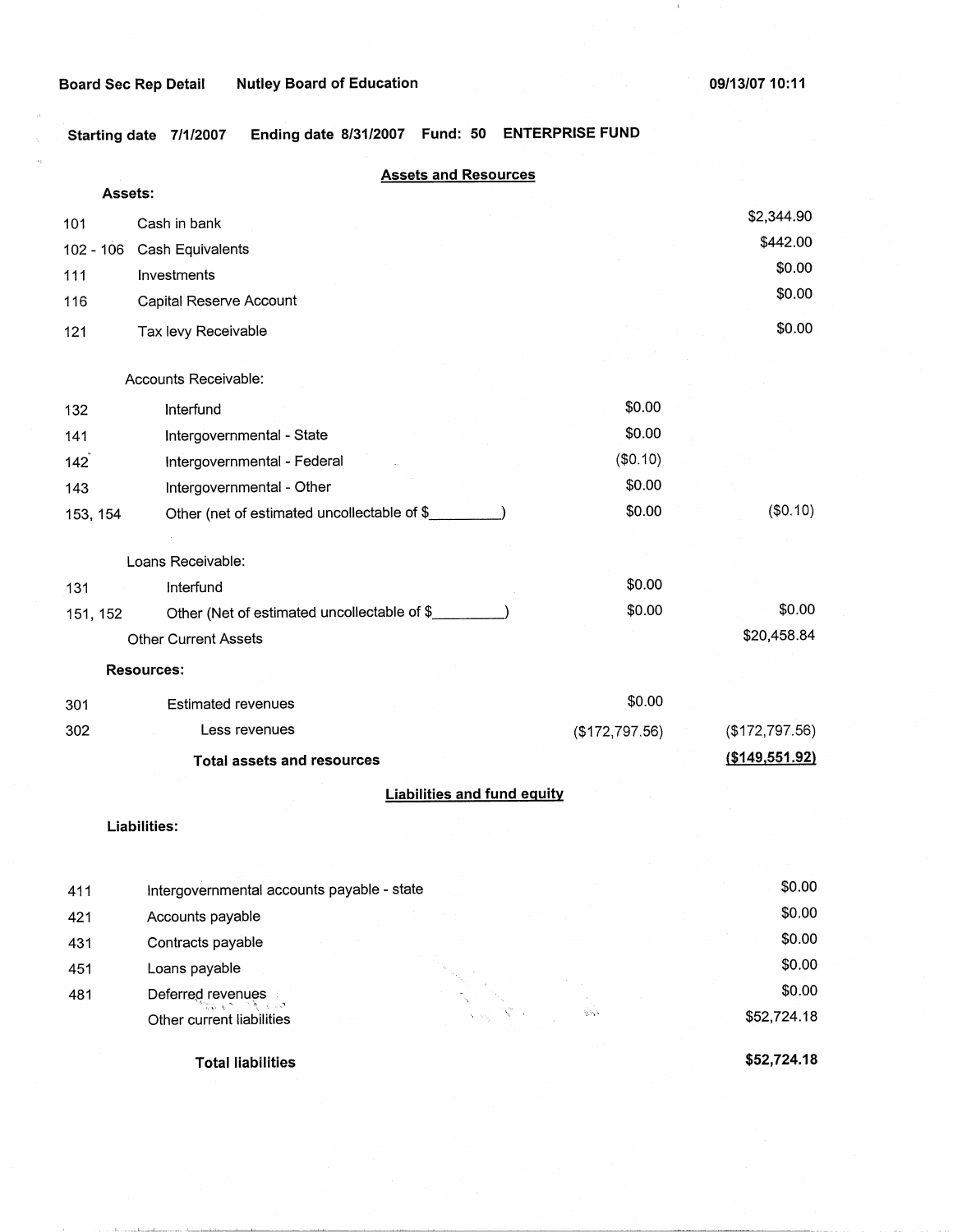**Starting date 7/1/2007 Ending date 8/31/2007 Fund: 50 ENTERPRISE FUND** 

#### **Fund Balance:**

753,754 761 604 Appropriated: Reserve for encumbrances Capital reserve account - July Add: Increase in capital reserve 307 309 762 751,752,76x 601 Less: Budgeted w/d from capital reserve eligible costs Less: Budgeted w/d from capital reserve excess costs Adult education programs 602 770 303 Other reserves Appropriations Less: Expenditures **Encumbrances** Total appropriated Unappropriated: Fund balance, July 1 Budgeted fund balance Total fund balance (\$58,785.50) (\$130,242.40) \$983,320.32 (\$189,027.90) **Total liabilities and fund equity Recapitulation of Budgeted Fund Balance:**  Appropriations Revenues **Subtotal** Change in capital reserve account: Plus - Increase in reserve Less - Withdrawal from reserve **Subtotal** Less: Adjustment for prior year **Budgeted**  \$983,320.32 \$0.00 \$983,320.32 \$0.00 \$0.00 \$983,320.32 \$0.00 \$160,601.72 \$0.00 \$0.00 \$0.00 \$0.00 \$0.00 \$0.00 \$794,292.42 \$954,894.14 (\$173,849.92) (\$983,320.32) **Actual**  \$189,027.90 (\$172,797.56) \$16,230.34 \$0.00 \$0.00 \$16,230.34 \$0.00 \$0.00 (\$202,276.10) **(\$149,551.92) Variance**  \$794,292.42 \$172,797.56 \$967,089.98 \$0.00 \$967,089.98

<u>Nu Alor</u>

Prepared and submitted by :

Budgeted fund balance

Board Secretary

\$983,320.32

*(-, 9-***<sup>7</sup>***c,t>?* 

\$967,089.98

Date

\$16,230.34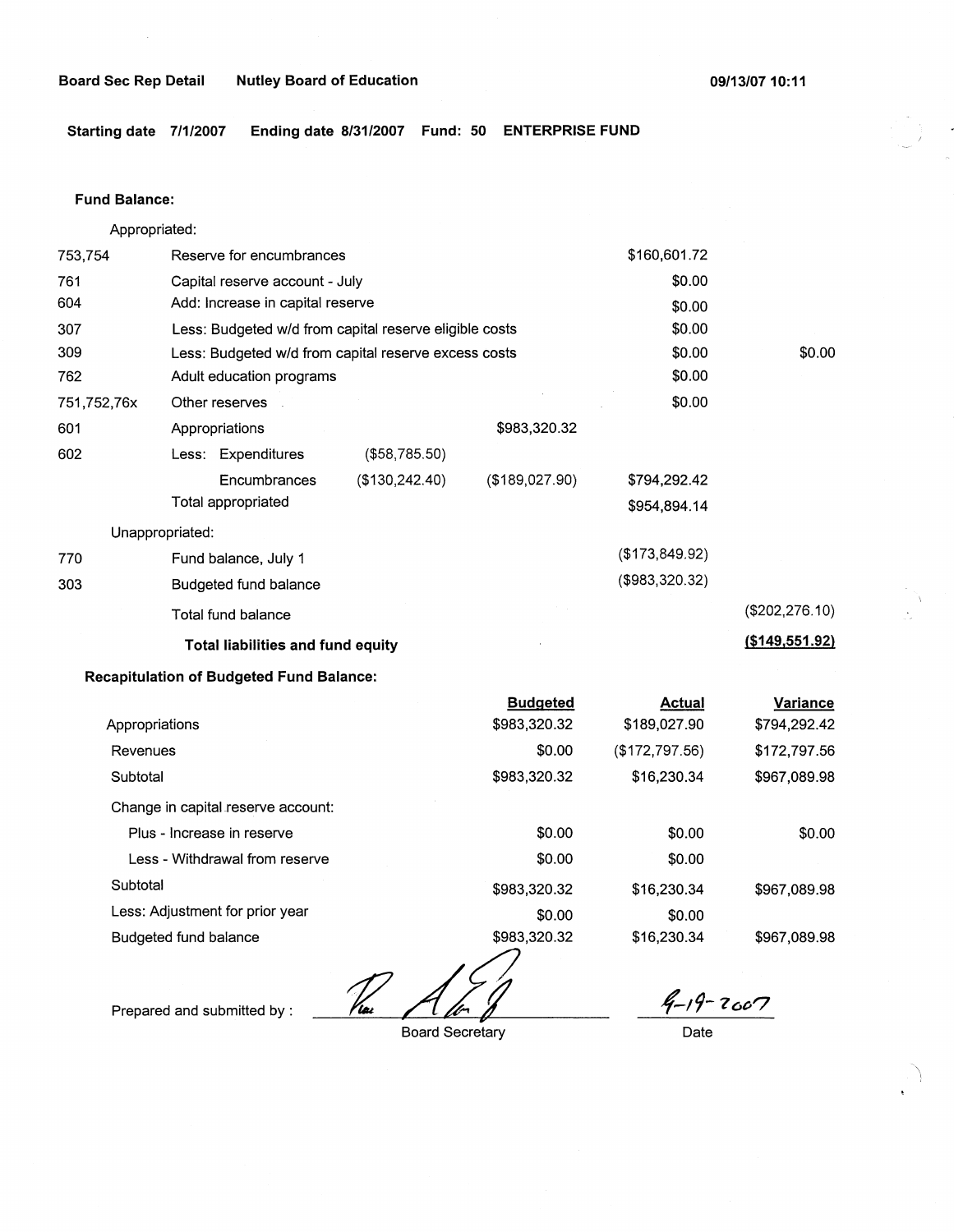**Board Sec Rep Detail Mutley Board of Education 1999 12:00 13:00 10:11 1999 13:00 10:11** 

 $\overline{1}$ 

**Starting date 7/1/2007 Ending date 8/31/2007 Fund: 51 SUMMER CAMP** 

|                |                                              | <b>Assets and Resources</b>        |               |            |
|----------------|----------------------------------------------|------------------------------------|---------------|------------|
| <b>Assets:</b> |                                              |                                    |               |            |
| 101            | Cash in bank                                 |                                    |               | \$5,690.00 |
| $102 - 106$    | Cash Equivalents                             |                                    |               | \$0.00     |
| 111            | Investments                                  |                                    |               | \$0.00     |
| 116            | Capital Reserve Account                      |                                    |               | \$0.00     |
| 121            | Tax levy Receivable                          |                                    |               | \$0.00     |
|                | Accounts Receivable:                         |                                    |               |            |
| 132            | Interfund                                    |                                    | \$0.00        |            |
| 141            | Intergovernmental - State                    |                                    | \$0.00        |            |
| 142            | Intergovernmental - Federal                  |                                    | \$0.00        |            |
| 143            | Intergovernmental - Other                    |                                    | \$0.00        |            |
| 153, 154       | Other (net of estimated uncollectable of \$  |                                    | \$0.00        | \$0.00     |
|                | Loans Receivable:                            |                                    |               |            |
| 131            | Interfund                                    |                                    | \$0.00        |            |
| 151, 152       | Other (Net of estimated uncollectable of \$_ |                                    | \$0.00        | \$0.00     |
|                | <b>Other Current Assets</b>                  |                                    |               | \$0.00     |
|                | <b>Resources:</b>                            |                                    |               |            |
| 301            | <b>Estimated revenues</b>                    |                                    | \$18,325.00   |            |
| 302            | Less revenues                                |                                    | (\$18,325.00) | \$0.00     |
|                | <b>Total assets and resources</b>            |                                    |               | \$5,690.00 |
|                |                                              | <b>Liabilities and fund equity</b> |               |            |
|                | Liabilities:                                 |                                    |               |            |
| 411            | Intergovernmental accounts payable - state   |                                    |               | \$0.00     |
| 421            | Accounts payable                             |                                    |               | \$0.00     |
| 431            | Contracts payable                            |                                    |               | \$0.00     |

,\_ • 1\

Deferred revenu~s .. ,...,; -·; "~; - 'i. \ --\::i. Other current liabilities

مستحصر ومنقشقات بالمستحدث

451 481

**Total liabilities** 

Loans payable  $\sim$ 

**\$0.00** 

\$0.00 \$0.00 \$0.00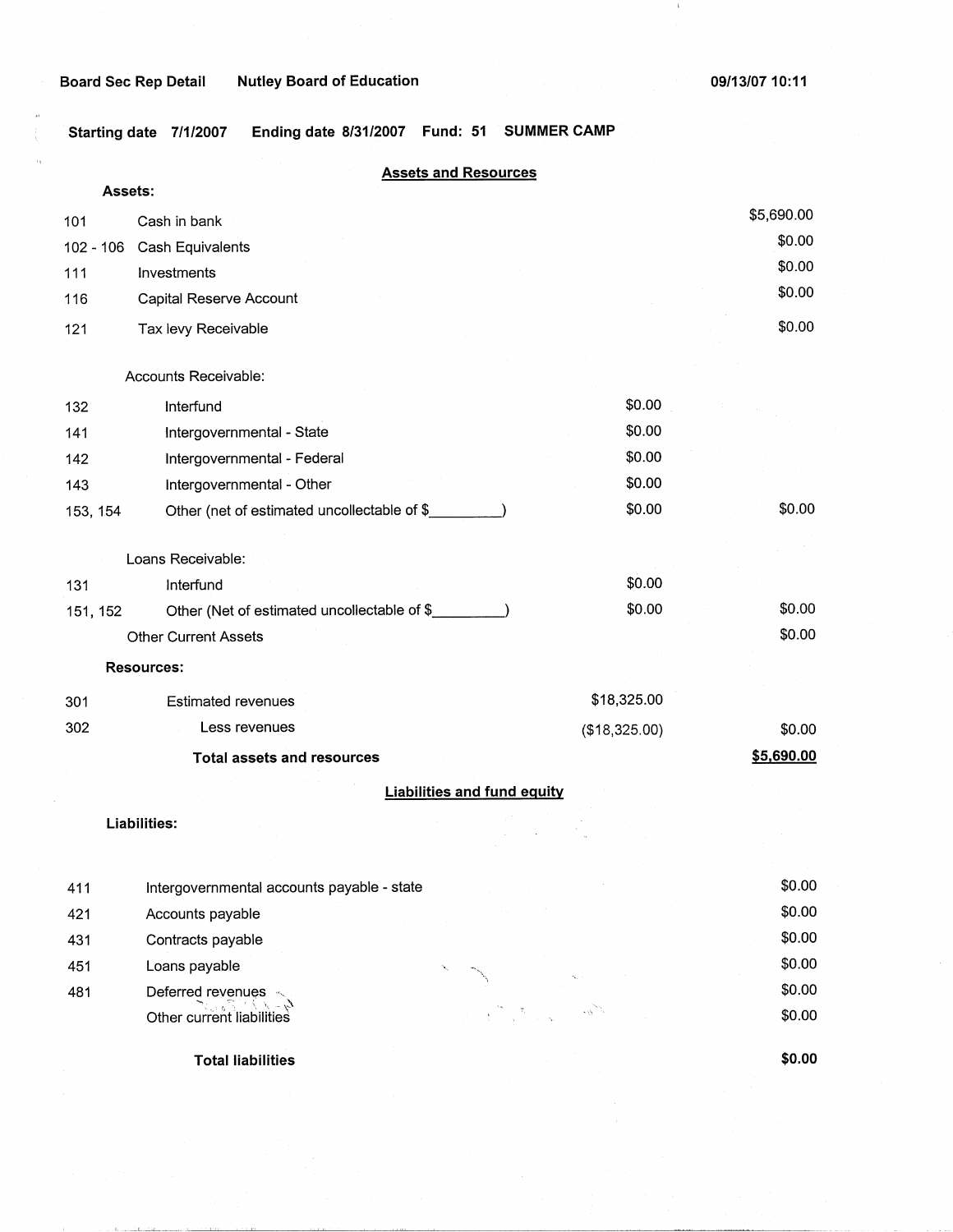)

**Starting date 7/1/2007 Ending date 8/31/2007 Fund: 51 SUMMER CAMP** 

### **Fund Balance:**

753,754 761 604 Appropriated: Reserve for encumbrances Capital reserve account - July Add: Increase in capital reserve 307 309 762 751,752, 76x 601 Less: Budgeted w/d from capital reserve eligible costs Less: Budgeted w/d from capital reserve excess costs Adult education programs 602 770 303 Other reserves Appropriations Less: Expenditures **Encumbrances** Total appropriated Unappropriated: Fund balance, July 1 Budgeted fund balance Total fund balance (\$12,635.00) (\$4,001.68) \$18,325.00 (\$16,636.68) **Total liabilities and fund equity Recapitulation of Budgeted Fund Balance:**  Appropriations Revenues **Subtotal** Change in capital reserve account: Plus - Increase in reserve Less - Withdrawal from reserve **Subtotal** Less: Adjustment for prior year **Budgeted**  \$18,325.00 (\$18,325.00) \$0.00 \$0.00 \$0.00 \$0.00 \$0.00 \$4,001.68 \$0.00 \$0.00 \$0.00 \$0.00 \$0.00 \$0.00 \$1,688.32 \$5,690.00 \$0.00 \$0.00 **Actual**  \$16,636.68 (\$18,325.00) (\$1,688.32) \$0.00 \$0.00 (\$1,688.32) \$0.00 \$0.00 \$5,690.00 **\$5,690.00 Variance**  \$1,688.32 \$0.00 \$1,688.32 \$0.00 \$1,688.32

Budgeted fund balance

*<u>For definition</u>* 

Prepared and submitted by :

Board Secretary

\$0.00

*47-1* **r-***z,ey* 

\$1,688.32

Date

(\$1,688.32)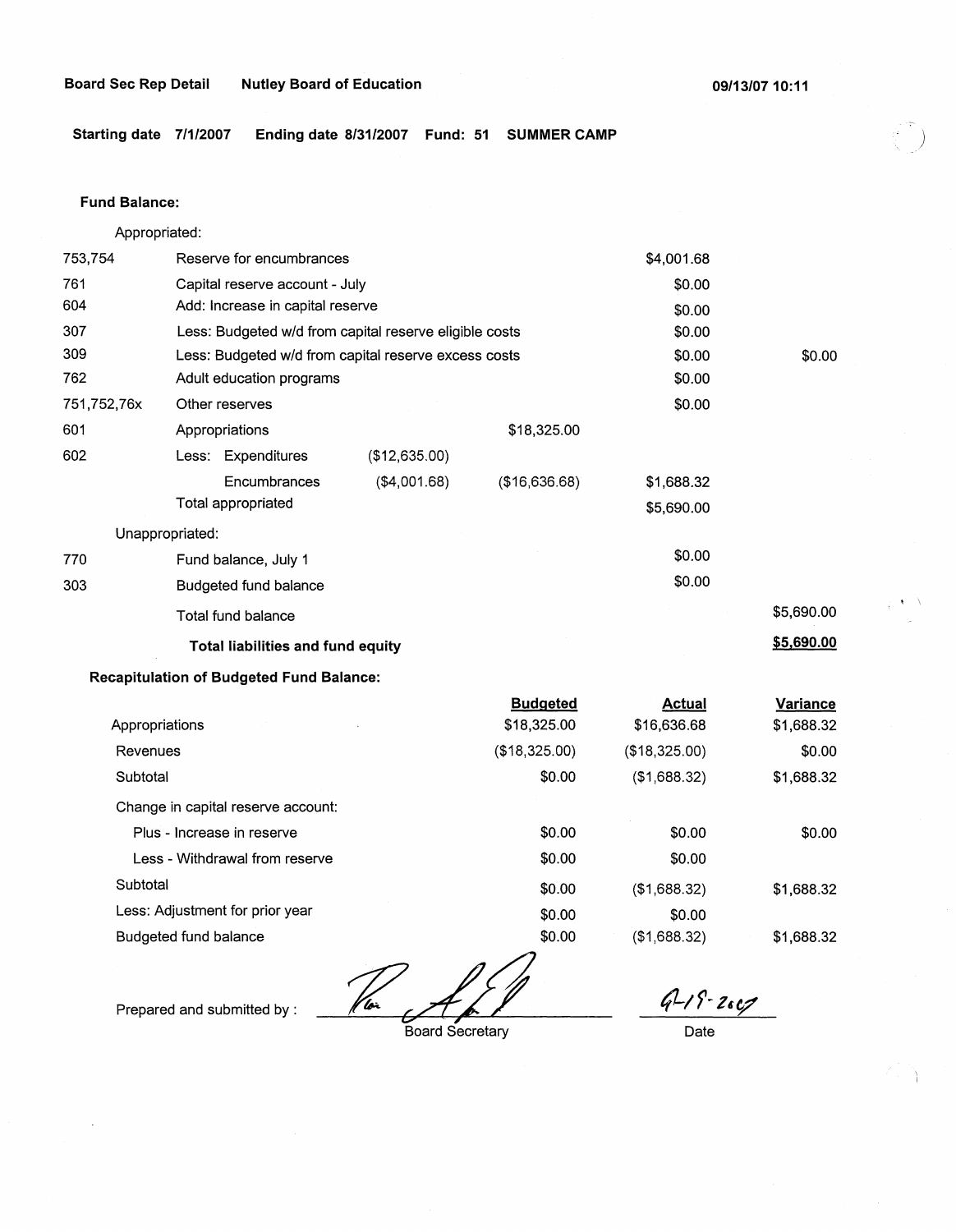# **Board Sec Rep Detail Nutley Board of Education**

 $\frac{1}{2}$  $\hat{\mathcal{S}}_j$ 

**Total liabilities** 

 $\,$   $\,$ 

**\$249,055.19** 

**Starting date 7/1/2007 Ending date 8/31/2007 Fund: 55 EXTENDED DAY** 

|             | <b>Assets and Resources</b>                 |              |              |
|-------------|---------------------------------------------|--------------|--------------|
| Assets:     |                                             |              |              |
| 101         | Cash in bank                                |              | \$123,219.47 |
| $102 - 106$ | Cash Equivalents                            |              | \$500.00     |
| 111         | Investments                                 |              | \$0.00       |
| 116         | Capital Reserve Account                     |              | \$0.00       |
| 121         | Tax levy Receivable                         |              | \$0.00       |
|             | Accounts Receivable:                        |              |              |
| 132         | Interfund                                   | \$38,836.94  |              |
| 141         | Intergovernmental - State                   | \$0.00       |              |
| 142         | Intergovernmental - Federal                 | \$0.00       |              |
| 143         | Intergovernmental - Other                   | \$0.00       |              |
| 153, 154    | Other (net of estimated uncollectable of \$ | \$0.00       | \$38,836.94  |
|             | Loans Receivable:                           |              |              |
| 131         | Interfund                                   | \$0.00       |              |
| 151, 152    | Other (Net of estimated uncollectable of \$ | \$0.00       | \$0.00       |
|             | <b>Other Current Assets</b>                 |              | \$0.00       |
|             | <b>Resources:</b>                           |              |              |
| 301         | <b>Estimated revenues</b>                   | \$0.00       |              |
| 302         | Less revenues                               | (\$7,266.49) | (\$7,266.49) |
|             | <b>Total assets and resources</b>           |              | \$155,289.92 |
|             | <b>Liabilities and fund equity</b>          |              |              |
|             | Liabilities:                                |              |              |
|             |                                             |              |              |
| 411         | Intergovernmental accounts payable - state  |              | \$0.00       |
| 421         | Accounts payable                            |              | \$0.00       |
| 431         | Contracts payable                           |              | \$0.00       |
| 451         | Loans payable                               |              | \$0.00       |
| 481         | Deferred revenues                           |              | \$0.00       |
|             | Other current liabilities                   |              | \$249,055.19 |
|             |                                             |              |              |